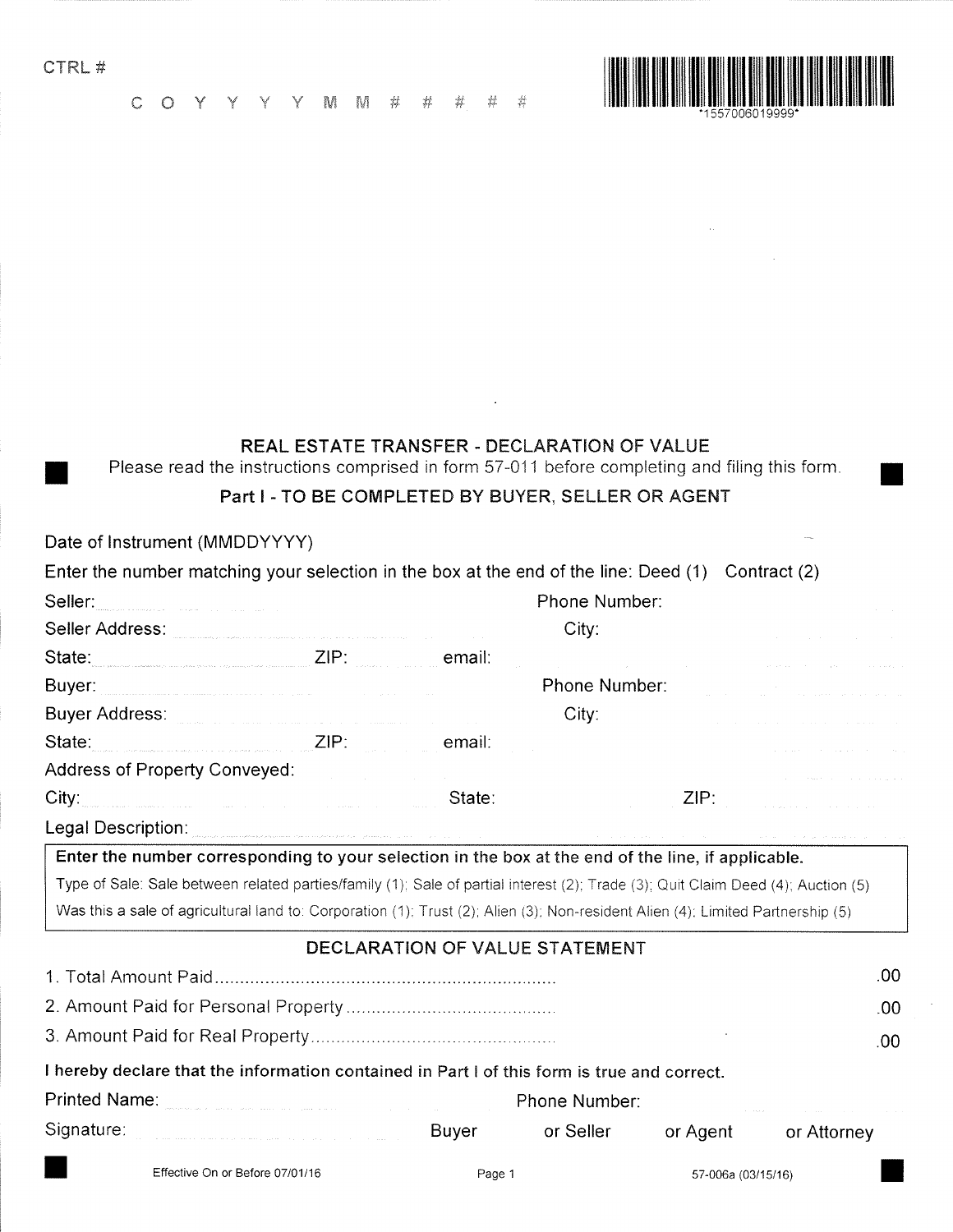# Real Estate Transfer - Declaration of Value, Page 2

#### Part II - TO BE COMPLETED BY THE ASSESSOR

Assessed values must be as of January 1 of the year in which the sale occurred.

## SECTION A: SINGLE CLASSIFICATION

Primary Classification: Residential (4); Commercial (5); Industrial (2); Agricultural (1); Multi-residential (7)

City/Township: Occupancy.

I

### Primary Parcel Number: Year Built:

| Class    | Land             | <b>Building</b>  | <b>Dwelling</b> |
|----------|------------------|------------------|-----------------|
| Res      | .00 <sup>1</sup> | .00 <sup>1</sup> | .00             |
| Com      | .00'             | .00'             |                 |
| Ind      | .00 <sup>′</sup> | $.00^{\circ}$    |                 |
| Ag       | .00 <sup>′</sup> | $.00^+$          | .00             |
| MultiRes | .00 <sub>1</sub> | .00 <sup>1</sup> | .00             |

|  | <b>SECTION B: DUAL CLASSIFICATION</b> |  |
|--|---------------------------------------|--|
|  |                                       |  |

| Primary Classification: | Commercial (5): | Industrial $(2)$ ; | Multi-residential (7) |
|-------------------------|-----------------|--------------------|-----------------------|
| City/Township:          |                 |                    | Occupancy:            |

Primary Parcel Number:

| Class    | Land             | <b>Building</b> | Dwelling |
|----------|------------------|-----------------|----------|
| Com      | .00 <sup>1</sup> | .00'            |          |
| Ind      | .00 <sup>1</sup> | .00'            |          |
| MultiRes | .00 <sup>°</sup> | $.00\%$         | 00       |

# Total: Add Subtotal amounts from Sections A and <sup>B</sup> Enter amount from line 3, page I

Ratio: Divide Total amount by the amount on line 3, page <sup>1</sup>

NUTC i.

Jurisdiction

Comments

Subtotal

00

00

 $\frac{6}{5}$ 

00

Year Built:

Subtotal 200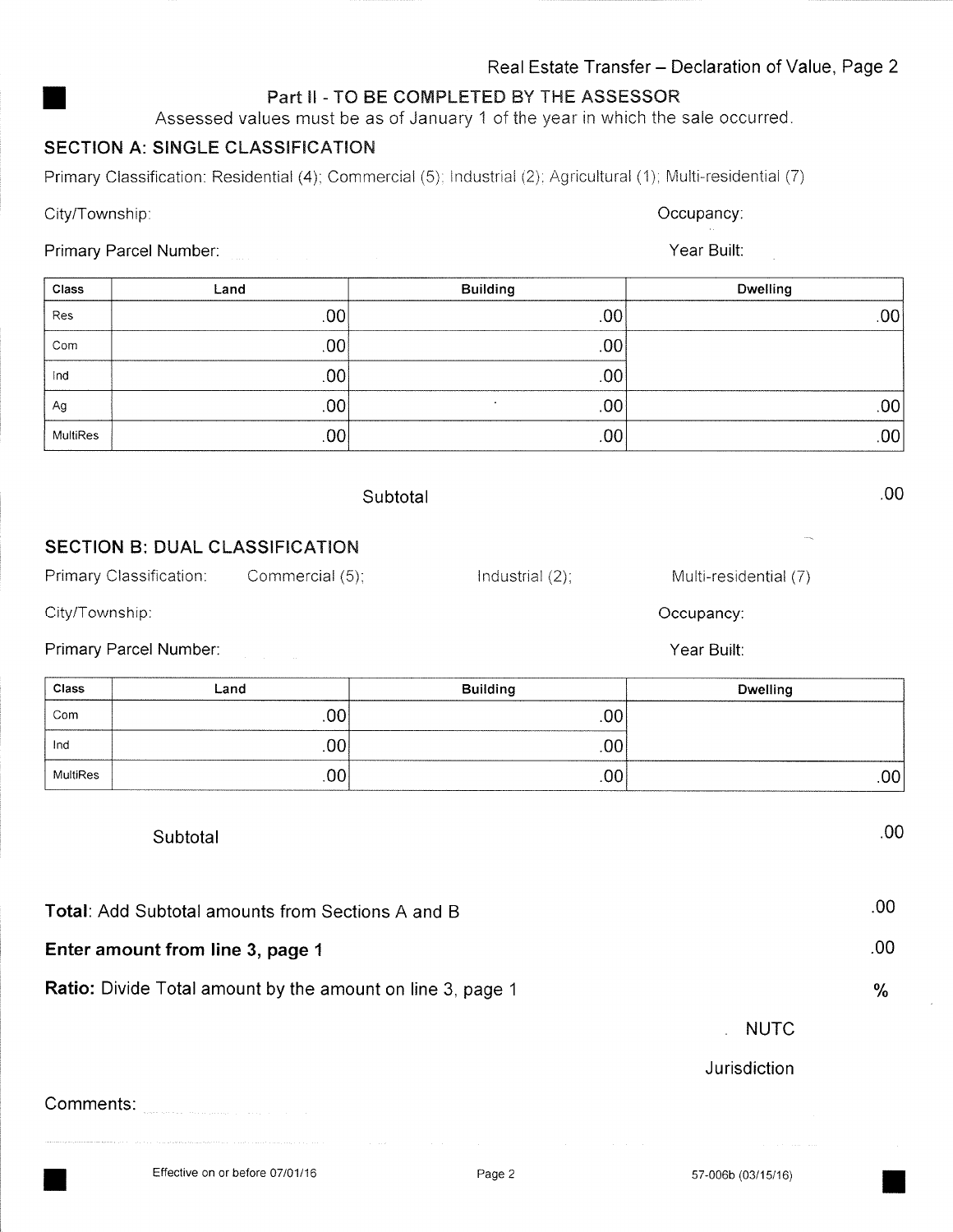# Real Estate Transfer - Declaration of Value lnstructions

Visit the Department website at https://tax.iowa.gov for more information.

FILING INSTRUCTIONS: lowa law requires that a "Declaration of Value" statement reflecting the full consideration paid in certain nonexempt real estate conveyances be submitted to the county recorder at the time a deed, contract, instrument, or other writing is presented for recording. The blank area at the top of page 1 of form 57-006, Real Estate Transfer- Declaration of Value, is for use by the county recorder. In this area the recorder wilt provide the following inforrnation: Date of Recording, Book and Page Number or lnstrument Number, County, or Real Estate Transfer Tax. Part I of the form is the prescribed "Declaration of Value" statement that must be completed by the buyer or seller or either's agent for nonexempt transactions. Part II of the form is to be completed only by the assessor.

**IMPORTANT:** This form does not have to be completed for any document presented for recording which clearly indicates on such document that it is an exempt transaction. Refer to lowa Administrative Code 701-79.5. If the transaction is exempt, but the reason for exemption is not stated on the actual document presented for recording. Part I of this form must be completed. If this form is not completed accurately and completely for nonexempt transactions by the buyer or seller or either's agent, the county recorder is required by law to refuse to record the contract, deed or other instrument conveying the affected property.

TYPE OF SALE: Enter the number corresponding to your selection in the box at the end of the line on page 1, if applicable. For purposes of indicating a "Sale Between Family Members" only the following relationships are to be considered:

| Mother        | Mother-in-law   | Foster brother | Brother-in-law | Grandson      | Stepfather   |
|---------------|-----------------|----------------|----------------|---------------|--------------|
| Daughter      | Daughter-in-law | Foster sister  | Stepbrother    | Granddaughter | Stepson      |
| Sister        | Niece           | Father         | Father-in-law  | Grandfather   | Stepdaughter |
| Sister-in-law | Foster child    | Son            | Son-in-law     | Grandmother   | Uncle        |
| Stepsister    | Foster parent   | <b>Brother</b> | <b>Nephew</b>  | Stepmother    | Aunt         |

#### DECLARATION OF VALUE STATEMENT:

Line 1. Total Amount Paid: Enter the entire and full purchase price of the property transferred, including down payment.

Note: Reporting of personal property should conform to the transfer document and any related income tax filings.

Line 2. Amount Paid for Personal Property: Enter the amount of the purchase price that was paid for personal property. For residential sales, personal property includes items that are not attached ("built in") to the home that are normally removed by the owner, when he or she vacates. This includes, but is not limited to, items such as washers, dryers, drapes, stoves, refrigerators, and portable dishwashers. Personal property for comrnercial or industrial sales includes inventories, as well as equipment and fixtures classified and assessed as personal property. Reporting of personal property should conform to the transfer document and any related income tax filings.

Line 3. Amount Paid for Real Property Only: Subtract Line 2 from Line 1 and enter the difference here.